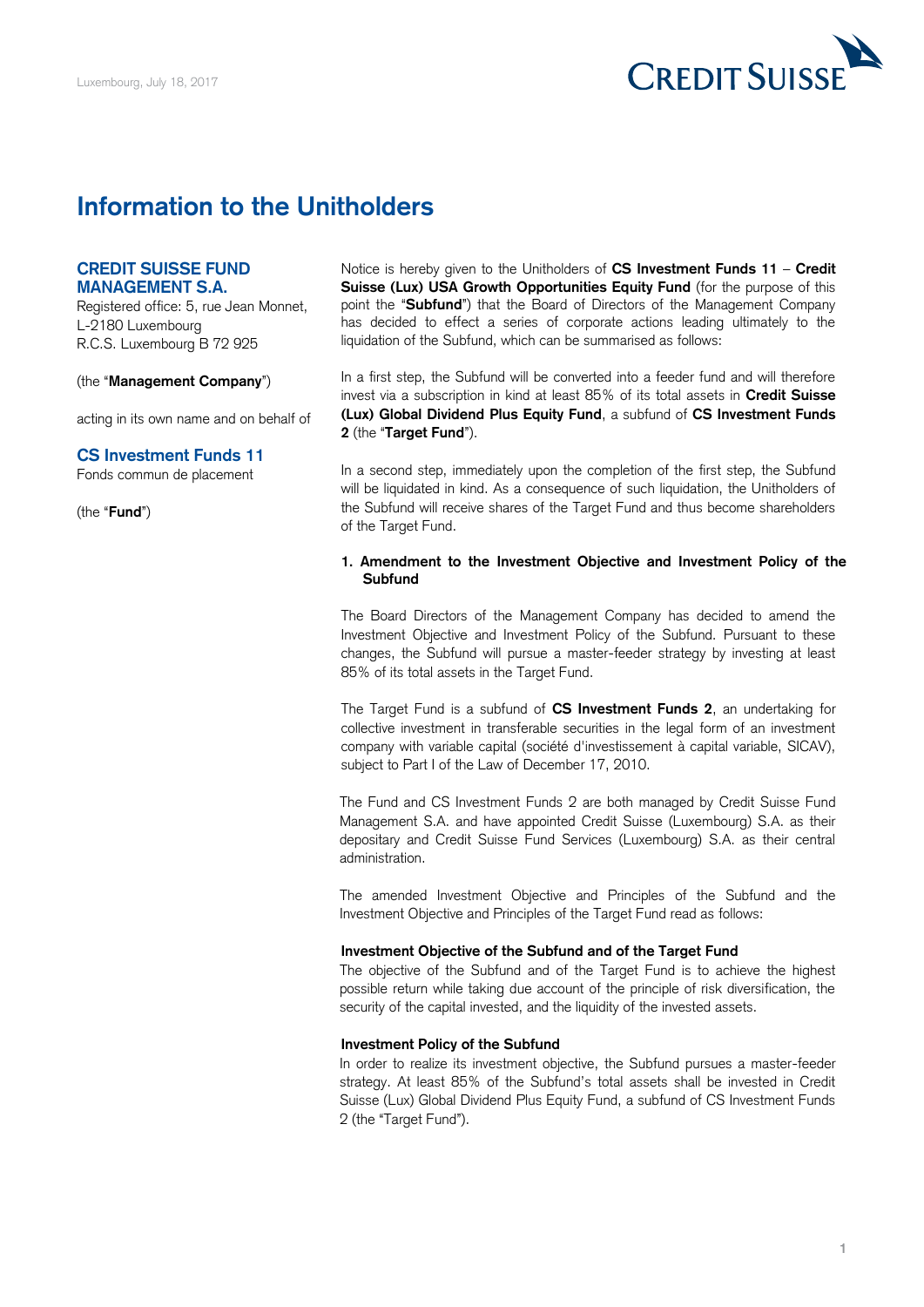

 CS Investment Funds 2 is an undertaking for collective investment in transferable securities in the legal form of an investment company with variable capital (société d'investissement à capital variable, SICAV), subject to Part I of the Law of December 17, 2010.

It has appointed Credit Suisse Fund Management S.A. as its management company.

 The Subfund may hold up to 15% of its total net assets in liquid assets in the form of sight and time deposits with first-class financial institutions and money-market instruments which do not qualify as transferable securities and have a term to maturity not exceeding 12 months, in any convertible currency.

## **Investment Principles of the Target Fund**

 At least two-thirds of the Target Fund's assets are invested in equities and other equity-type securities and rights (American depository receipts [ADRs], global rights certificates, etc.) of companies worldwide. The Target Fund may also invest in depository receipts, profit-sharing certificates, participation certificates, dividend emerging countries and developing markets.

 In the interest of the efficient management of the portfolio, the Target Fund may also invest indirectly by way of derivatives, provided the limits set out in Chapter 6, "Investment Restrictions", are observed. Furthermore, the Target Fund may make greater use of the derivative transactions listed below in order to optimize the overall portfolio return:

- a) buying and selling put and call options on equities and equity indices,
- b) buying and selling futures on equities, equity indices and dividend indices as well as on the dividend yields of equities and equity indices. The Target Fund may only enter into futures that are traded on a stock exchange or another regulated market open to the public that is domiciled in an OECD country.

 The indices on which such derivatives are based shall be chosen in accordance with Art. 9 of the Grand-Ducal Decree of February 8, 2008.

 In accordance with Chapter 6, "Investment Restrictions", derivatives may also be used for hedging purposes.

 For hedging purposes and in the interest of the efficient management of the portfolio, the Target Fund may enter into forward foreign exchange and other currency derivatives in accordance with section 3 of Chapter 6, "Investment Restrictions". The underlying value of all derivatives must not exceed 100% of the Target Fund's Net Asset Value.

 Liquid assets held by this Target Fund in the form of sight and time deposits, together with debt instruments which generate interest income and UCITS which themselves invest in short-term time deposits and money market instruments may not exceed 15% of the Target Fund's net assets.

 In addition, the Target Fund may invest up to 30% of its net assets in structured products on equities, equity baskets and equity indices (certificates), equity volatility indices, dividend indices and dividend yields of equities and equity indices, that are sufficiently liquid and issued by first-class banks (or by issuers that offer investor protection comparable to that provided by first-class banks). These structured products must qualify as securities pursuant to Art. 41 of the Law of December 17, 2010. These structured products must be valued regularly and transparently on the basis of independent sources. Structured products must not entail any leverage effect. As well as satisfying the regulations on risk spreading, the equity baskets and equity indices must be sufficiently diversified.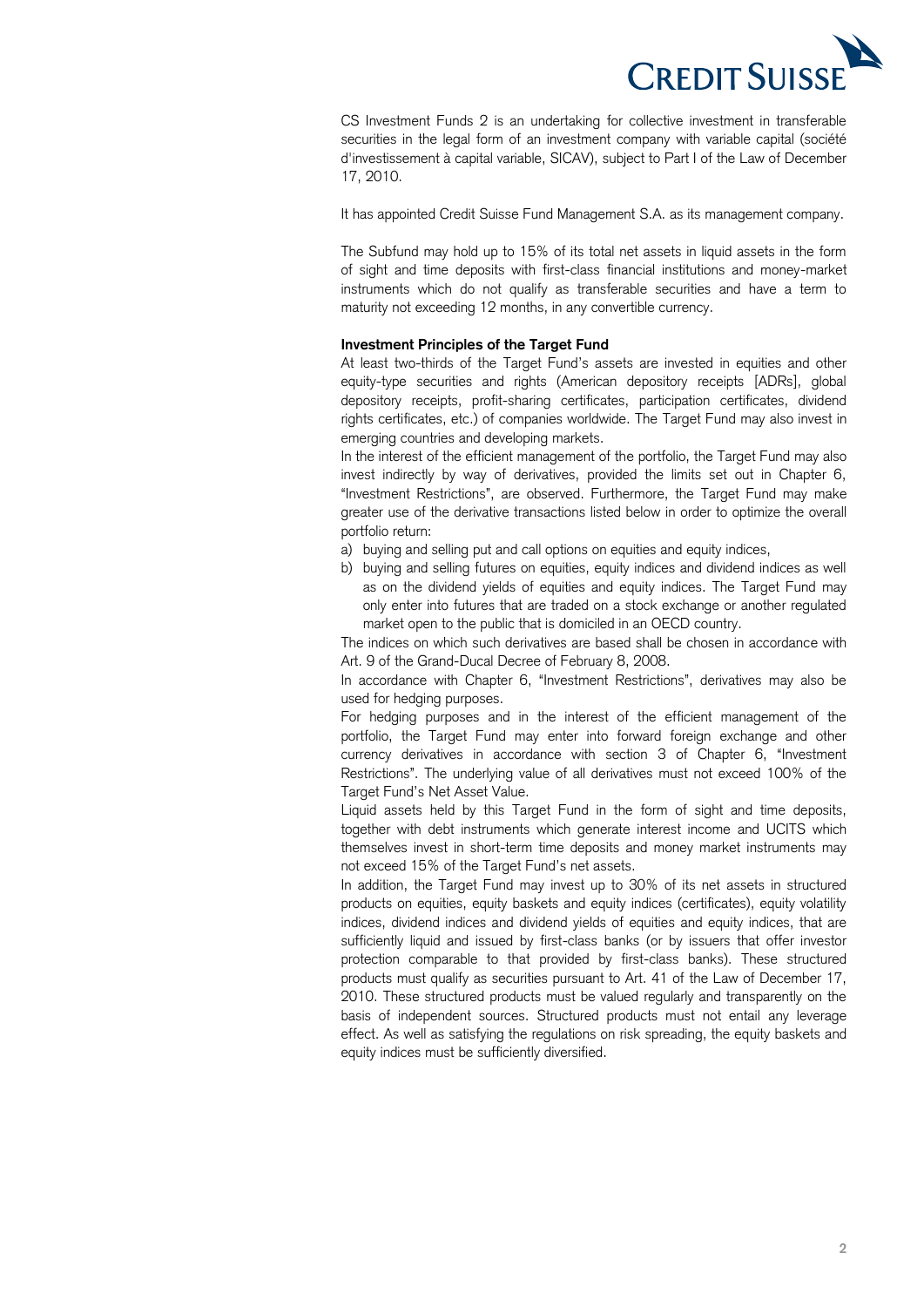

 The Units of the Subfund will be invested in the following Share classes of the Target Fund:

#### **Subfund**

#### **CS Investment Funds 11**

 **Credit Suisse (Lux) USA Growth Opportunities Equity Fund** 

| <b>Class</b><br>(Currency) | <b>ISIN</b>  | Maximum<br>Management<br>Fee $(p.a.)$ | Ongoing<br>charge<br>(as per the KIID) | <b>Synthetic Risk Performance</b><br>and Reward<br>Indicator | Fee |
|----------------------------|--------------|---------------------------------------|----------------------------------------|--------------------------------------------------------------|-----|
| <b>BUSD</b>                | LU0055732977 | 1.92%                                 | 1.53%                                  | 5                                                            | n/a |
| <b>BH EUR</b>              | LU0145374574 | 1.92%                                 | 1.53%                                  | 5                                                            | n/a |
| DB USD                     | LU0145384292 | n/a                                   | 0.09%                                  | 5                                                            | n/a |
| EB USD                     | LU0492887780 | 0.70%                                 | 0.75%                                  | 5                                                            | n/a |
| <b>IB USD</b>              | LU0108804591 | 0.70%                                 | 0.97%                                  | 5                                                            | n/a |
| UB USD                     | LU1144402564 | 1.50%                                 | 1.22%                                  | 5                                                            | n/a |

## **Target Fund**

# **CS Investment Funds 2**

 **Credit Suisse (Lux) Global Dividend Plus Equity Fund** 

| <b>Share</b><br><b>Class</b><br>(Currency) | <b>ISIN</b>  | <b>Maximum</b><br>Management<br>Fee $(p.a.)$ | Ongoing<br>charge<br>(as per the KIID)* | <b>Synthetic Risk Performance</b><br>and Reward<br>Indicator | Fee |
|--------------------------------------------|--------------|----------------------------------------------|-----------------------------------------|--------------------------------------------------------------|-----|
| <b>BUSD</b>                                | LU0439730457 | 1.92%                                        | 1.92%                                   | 5                                                            | n/a |
| AH EUR                                     | LU1594283548 | 1.92%                                        | 1.92%                                   | 5                                                            | n/a |
| DB USD                                     | LU0439730705 | n/a                                          | 0.10%                                   | 5                                                            | n/a |
| EB USD                                     | LU0445928608 | 0.70%                                        | 0.78%                                   | 5                                                            | n/a |
| <b>IB USD</b>                              | LU0439730887 | 0.70%                                        | 1.00%                                   | 5                                                            | n/a |
| UB USD                                     | LU1144417679 | 1.50%                                        | 1.28%                                   | 5                                                            | n/a |

**\*** The ongoing charge figure is based on estimated expenses.

 The Target Fund is suitable for investors who would like to participate in the economic development of the global equity market. The companies are selected regardless of their market capitalization (micro, small, mid, large caps) or affiliation to a particular geographical region or sector. This may lead to a concentration in geographical and/or sector terms. As the investments are focused on equities – which can be subject to wide fluctuations in value – investors should have a medium to long investment horizon.

 Unitholders should note that the indicated management fee and ongoing charges of the Subfund reflect the situation prior to the subscription in kind. For the duration of the master-feeder structure, no management fee will be charged at the level of the Subfund in addition to the management fee charged at the level of the Target Fund. Furthermore, neither the Subfund nor the Target Fund charges a performance fee.

 PricewaterhouseCoopers, Société coopérative, 2, rue Gerhard Mercator, L-2182 Luxembourg has been appointed by the Management Company acting in its own name and on behalf of the Fund as the independent auditor in charge of issuing an opinion on the subscription in kind and the number of units issued in counterpart of this subscription.

 The Luxembourg supervisory commission for the financial sector, the *Commission de Surveillance du Secteur Financier* or CSSF has approved the investment of the Subfund in the Target Fund.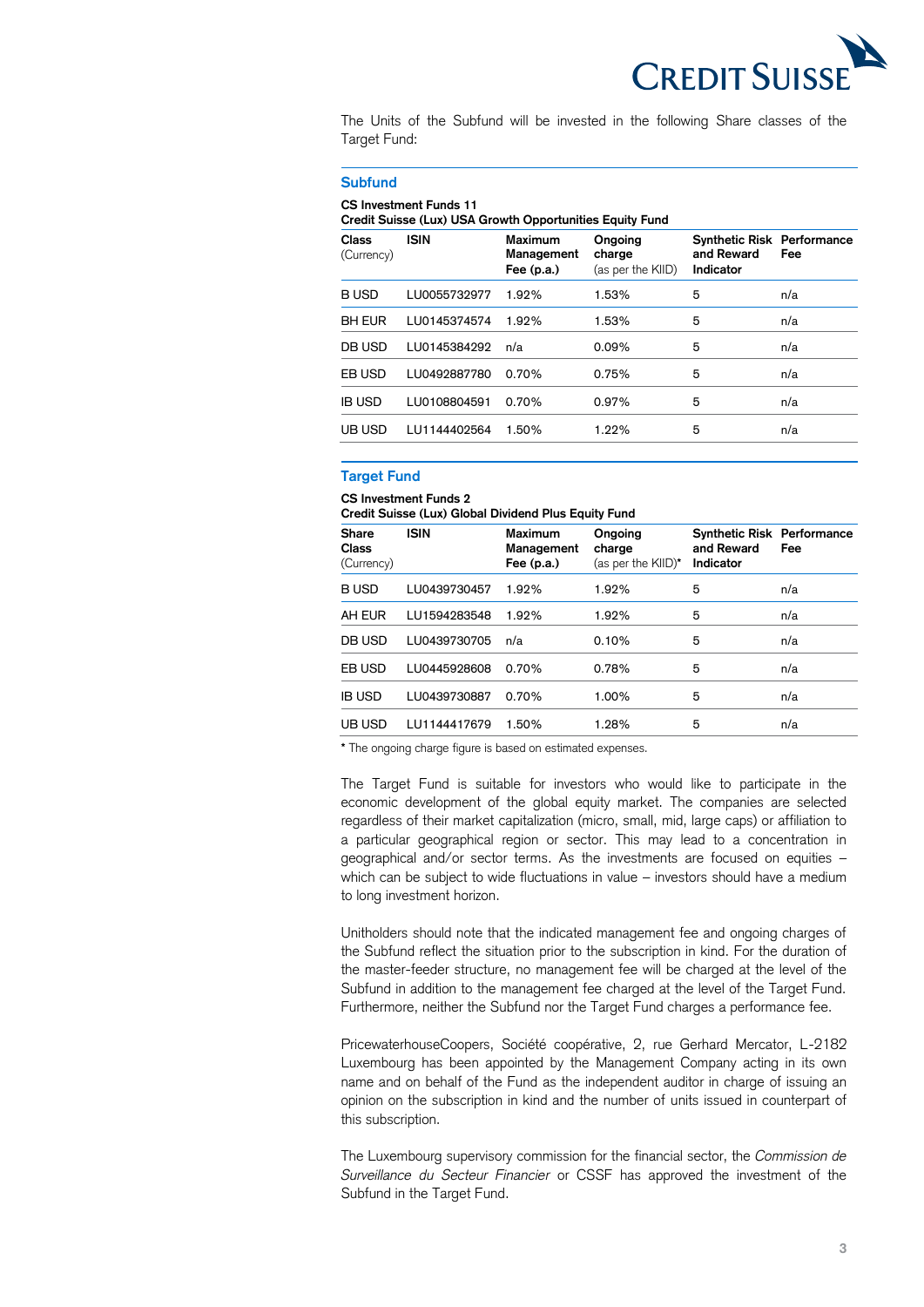

 The amendments made to the Prospectus will enter into force as of 24 August 2017. As of this date, the Subfund will invest almost exclusively in shares of the Target Fund.

 Unitholders who do not agree with these amendments may redeem their Units in the Subfund free of charge until 16 August 2017.

 Investors should note that, following the expiry of the above mentioned redemption period, the valuation frequency of the Subfund will change from a daily to bi-monthly frequency. With effect as of 17 August 2017, the net asset value of the Subfund will only be calculated on the 16<sup>th</sup> and last day of each month (each such day a "Valuation Day"). Subscription, redemption and conversion orders submitted after 16 August 2017 will only be processed on the next Valuation Day. Investor should note that, in view of the imminent liquidation in kind of the Subfund, there may not be any further Valuation Day after 16 August 2017.

## **2. Liquidation in kind of CS Investment Funds 11 – Credit Suisse (Lux) USA Growth Opportunities Equity Fund**

 The liquidation process of the Subfund will start on 24 August 2017. As part of the liquidation process, a major part of the portfolio of the Subfund will be traded in order to align the Subfund's portfolio to the one of the Target Fund, reflected above. Investors in the Subfund should note that transaction costs related to such sale and purchase of securities will be borne by the Subfund. The alignment of the portfolio of the Subfund to the Target Fund will ensure that investors remain fully invested in equities and equity-like securities and in addition have their equity exposure aligned with the Target Fund soon after the closing of the Subfund for redemptions.

 No further subscriptions of Units will be accepted in the Subfund after 1.00 p.m. CET as from the date of this notice, being 18 July 2017. However, Units may be redeemed free of charge until 16 August 2017. A provision of all outstanding debits and any debits that will occur in relation to the liquidation will be made in the Subfund.

 PricewaterhouseCoopers, Société coopérative, 2, rue Gerhard Mercator, L-2182 Luxembourg has been appointed by the Fund as independent auditor in charge of issuing an opinion on the Units of the Subfund that will be cancelled as a result of the liquidation of the Subfund.

 The net liquidation proceeds of the Subfund will be distributed in kind to the Unitholders on 24 August 2017.

 After closure of the liquidation, the accounts and the books of the Subfund shall be filed with Credit Suisse Fund Services (Luxembourg) S.A. during a period of five years.

 Any legal, advisory or administrative costs associated with the preparation and the completion of the changes under points (1) and (2) above will be borne by Credit Suisse Fund Management S.A., except the auditor fees which will be charged to the Subfund. Transaction costs related to the sale and purchase of securities will be borne by the Subfund.

 As a result of the changes under points (1) and (2) above, the Unitholders of the Subfund will be allocated shares in the Target Fund and become shareholders of the Target Fund as of 24 August 2017, and consequently obtain voting rights in the Target Fund.